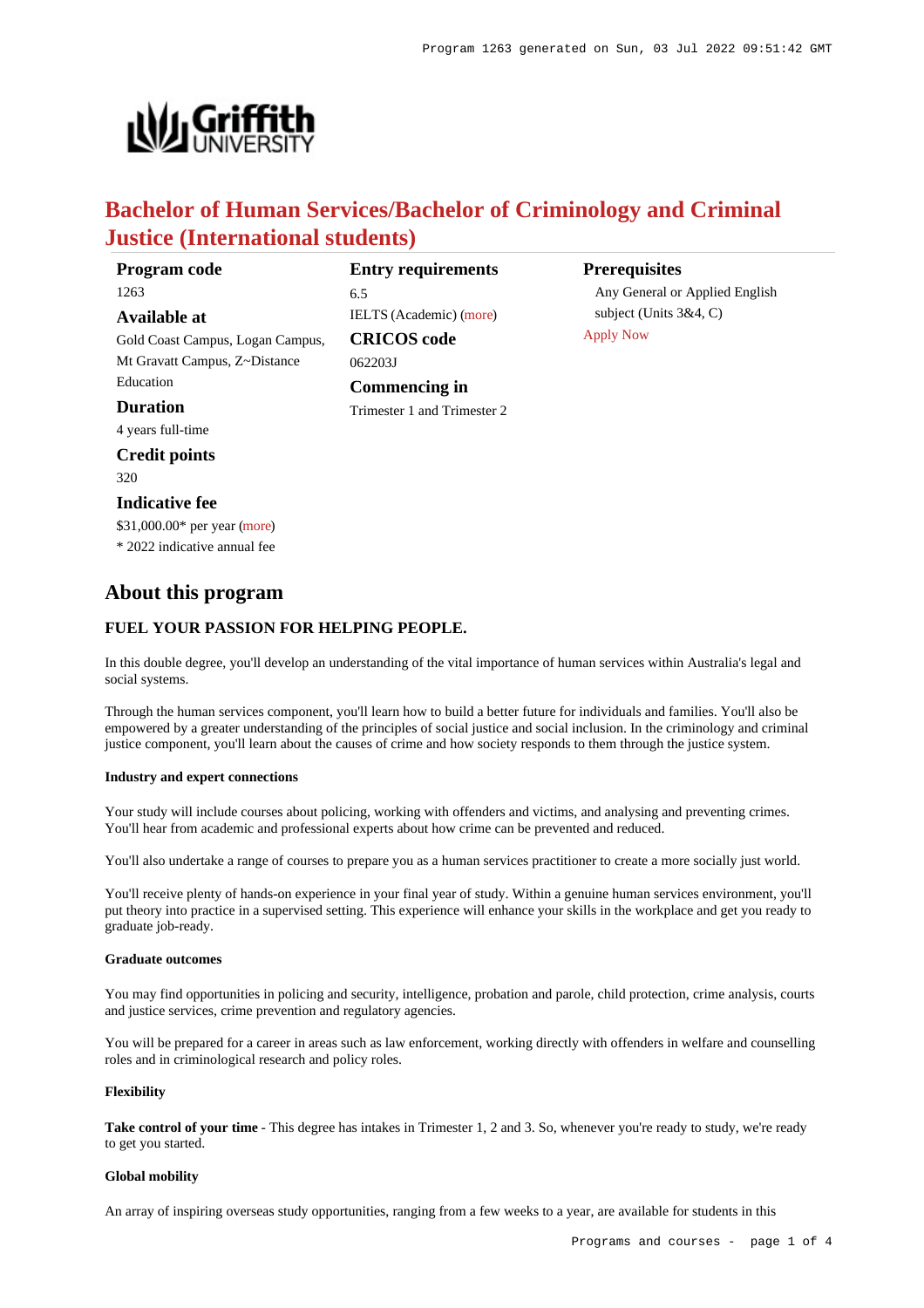# [My attendance during the program](https://www148.griffith.edu.au/programs-courses/Program/1263/Overview/International#attendance) **Attendance information**

The Bachelor of Human Services/Bachelor of Criminology and Criminal Justice is offered full-time on-campus at the Gold Coast and Logan campuses (for the Human Services component) and at the Mt Gravatt and Gold Coast campuses (for the Criminology component).

As a full-time on-campus student, you will generally attend 10-15 hours of scheduled classes per week throughout the trimester. Classes may be scheduled during the day and evening throughout the week. The program includes a practical professional placement during which you must be available five working days each week. Some of the courses in this program may be run in summer semester or in an intensive block format. It is important to check course profiles and your timetable carefully to ensure that all course requirements are fully understood.

Some listed elective courses are offered in trimester 3 which allows you to study in intensive mode.

### **Studying amid COVID-19**

The University's Mandatory COVID-19 Vaccination or Testing policy is under review and consultation and will be suspended from 14/4/2022. Please visit [Studying amid COVID-19](https://www.griffith.edu.au/coronavirus/studying-amid-covid-19) for more information.

If you are an International student on a student visa, you must ensure that you enrol in a way that will allow you to complete your enrolment within the expected program duration as stated on your Confirmation of Enrolment (CoE).

#### **Work-integrated learning**

Work-integrated learning activities (professional placements) integrate theoretical learning with its application in the workplace. The inclusion of work-integrated learning activities in the degree program demonstrates Griffith's commitment to preparing its graduates for success in their working life.

In this program, you will spend 400 hours (four days per week) in the work/professional environment during trimester six of the full-time program or equivalent. Placements may be outside of the Brisbane metropolitan/Gold Coast area including Northern New South Wales and (by negotiation) interstate or overseas.

### [My career opportunities](https://www148.griffith.edu.au/programs-courses/Program/1263/Overview/International#opportunities)

**My career opportunities**

## **Key employment sectors\***

- Health Care and Social Assistance
	- Child protection
	- Welfare services
	- Family support
	- Mental health services
	- Social services
	- Rehabilitation services
- Public Administration and Safety
	- Policing and security
	- o Intelligence
	- Justice services
	- Probation and parole
	- Government agencies
- Professional, Scientific and Technical Services Criminology research organisations

### **Potential job outcomes**

- Community welfare officer
- Youth worker
- Mental health support worker
- Probation and parole officer
- Child Safety Officer
- Crime analyst

*\*Source: [Australian Government Job Outlook](https://joboutlook.gov.au/).*

[Program accreditation](https://www148.griffith.edu.au/programs-courses/Program/1263/Overview/International#accreditation) **Program accreditation**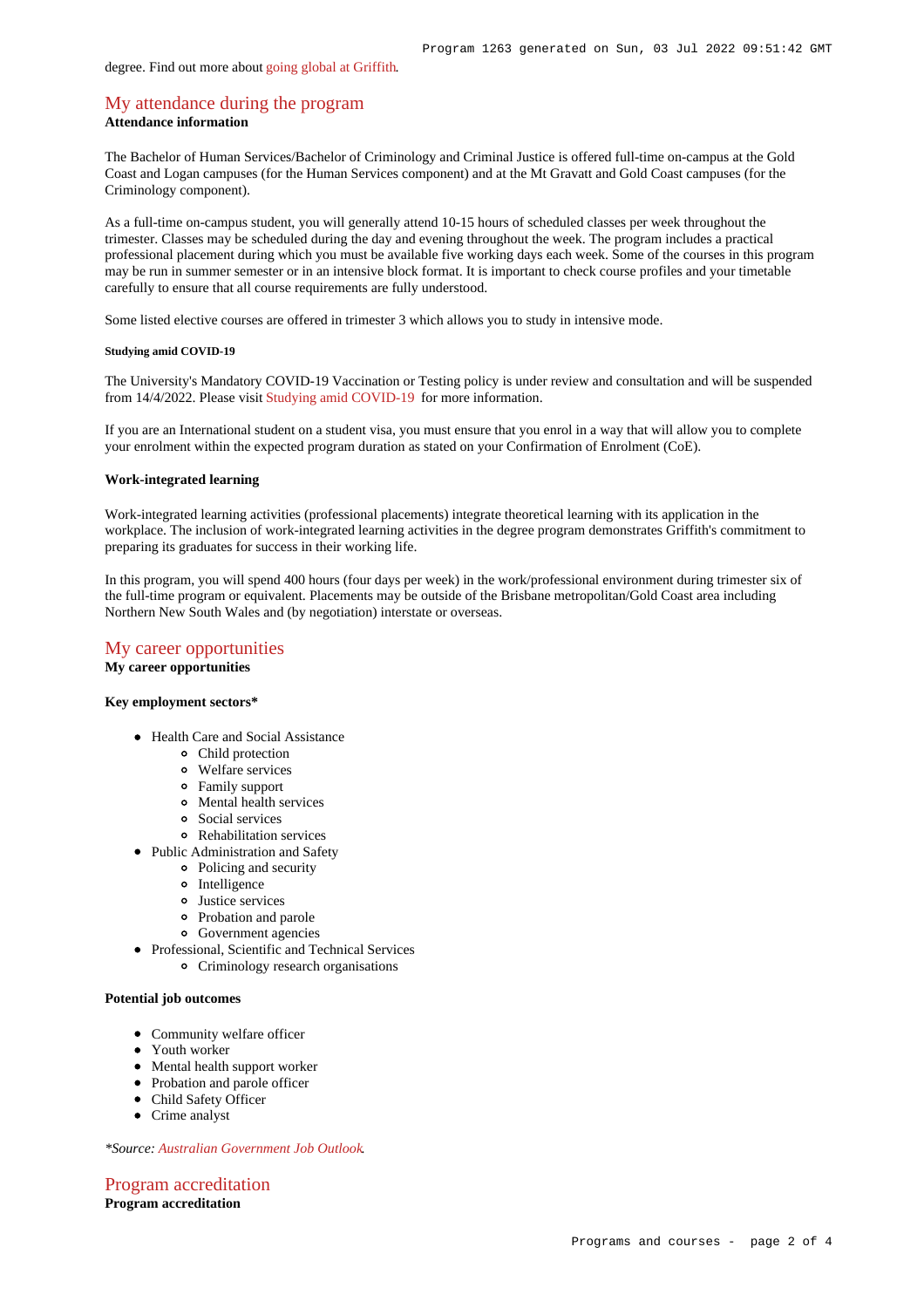The Bachelor of Human Services is accredited by the [Australian Community Workers Association \(ACWA\)](http://www.acwa.org.au/).

# [Professional recognition](https://www148.griffith.edu.au/programs-courses/Program/1263/Overview/International#recognition)

# **Professional recognition**

Bachelor of Human Services graduates will be eligible to apply for registration with the Australian Community Workers Association (ACWA) subject to meeting any additional requirements that may be stipulated by the ACWA. As these requirements may change from time to time, students should contact the ACWA to confirm registration requirements.

### [Placement requirements](https://www148.griffith.edu.au/programs-courses/Program/1263/Overview/International#placement)

### **Professional Practice requirements**

There are placements associated with this program and before undertaking professional experience placements, all students in this program are required to have completed the following by the end of their first trimester of study:

- Vaccinations and Health Tests
- Licenses and Certificates
- Online Training
- Health Placement Requirements

Students should refer to the **checklist of professional practice requirements for their Health discipline** on the [Fit for](https://www.griffith.edu.au/griffith-health/fit-for-professional-practice) [Professional Practice website](https://www.griffith.edu.au/griffith-health/fit-for-professional-practice) for full details of the requirements regarding professional placement to ensure that they meet eligibility for placement.

If you are enrolled in the Distance Education offering of the program, you must be aware that if you live in a remote or rural area, you may be expected to travel to a professional placement and this may also incur accommodation and living expenses to you. A Griffith University Placement Officer will work with you to find a suitable local placement. However, this cannot always be guaranteed. Domestic students studying off-shore can complete the placement (by negotiation) interstate or overseas.

# [What are the fees?](https://www148.griffith.edu.au/programs-courses/Program/1263/Overview/International#fees)

### **International students**

An International student is one who is not:

- an Australian or New Zealand citizen or
- a person who has Australian permanent resident status.

#### **Indicative annual tuition fee**

The indicative annual tuition fee is calculated based on a standard full-time study load which is usually 80 credit points (two full-time trimesters).

The indicative annual tuition fee is based on current conditions and available data and should only be used as a guide. These fees are reviewed annually and are subject to change.

### **Tuition fees**

- An International student pays tuition fees.
- Students are liable for tuition fees for the courses they are enrolled in as at the census date.
- The tuition fee for students who commence their program prior to 2014 is charged according to the approved program fee for the trimester in which the student commenced the program.
- The tuition fee for students who commence their program from 2014 onwards is charged according to the approved program fee for the trimester in which the student is enrolled.

### **Program fees for the Bachelor of Human Services/Bachelor of Criminology and Criminal Justice (1263)**

Fees for this program can be found on the Programs and Courses website in the "Overview and fees" section. Select your commencing year to view your fees.

#### **Changing programs**

If an International student changes to a different program they will be subject to the approved program fee for the trimester in which they are enrolled.

### **Permanent resident status**

If an **undergraduate student** obtains permanent resident status in Australia after commencing study in a program, and the student can provide evidence of permanent resident status prior to the census date (of the trimester in which they are enrolled), the student will be provided with a domestic fee-paying place.

The student may then apply for a Commonwealth supported place at the next admission period provided that the student